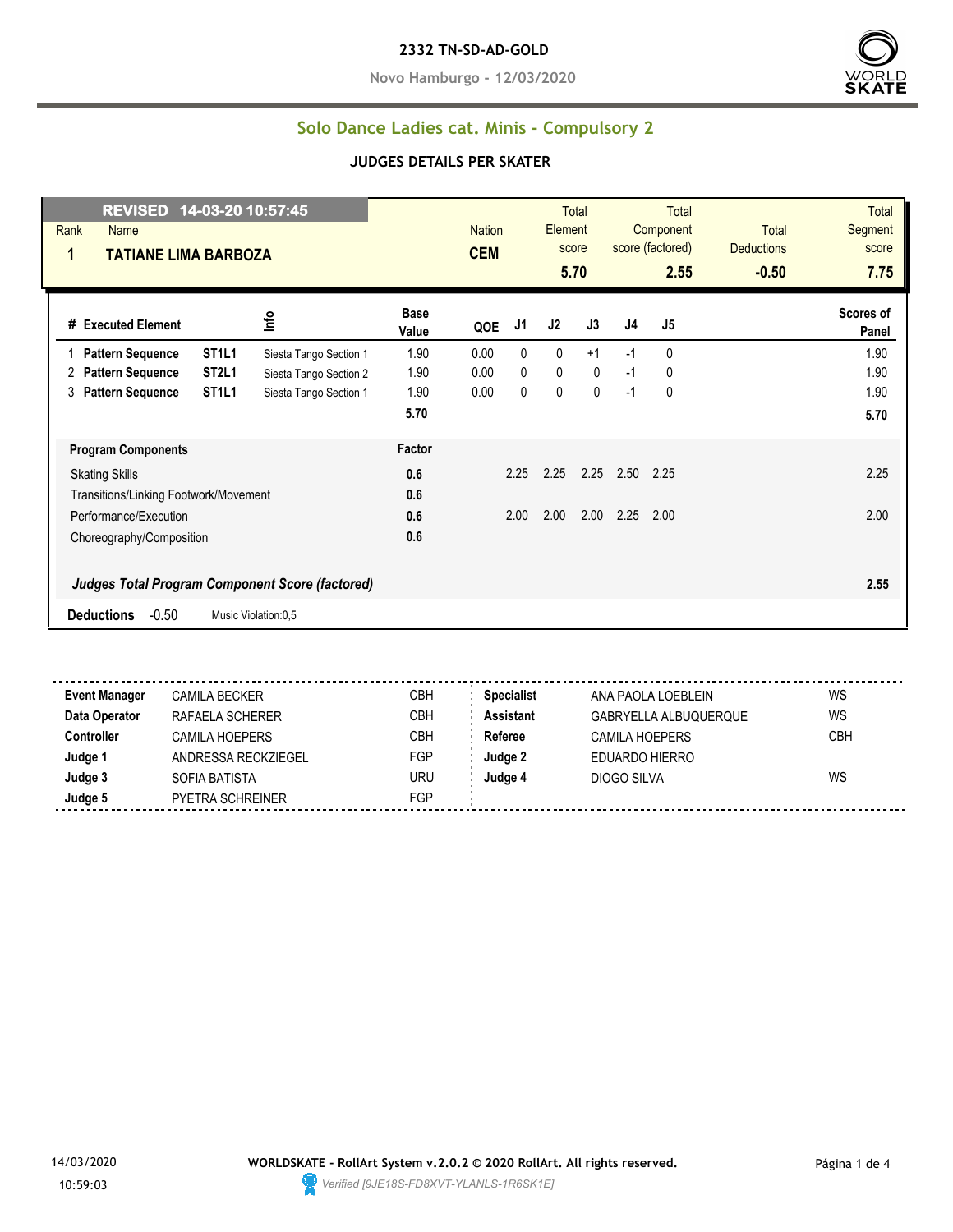# **Solo Dance Ladies cat. Minis - Compulsory 2**

### **JUDGES DETAILS PER SKATER**

| Rank<br><b>Name</b><br>$\overline{2}$<br><b>LUIZA SCHLOTTFELDT STEIN</b> |                                                        |                        |                      | <b>Nation</b><br><b>EPA</b> |      | Element | <b>Total</b><br>score<br>5.00 |      | <b>Total</b><br>Component<br>score (factored)<br>2.40 | <b>Total</b><br><b>Deductions</b><br>0.00 | <b>Total</b><br><b>Segment</b><br>score<br>7.40 |
|--------------------------------------------------------------------------|--------------------------------------------------------|------------------------|----------------------|-----------------------------|------|---------|-------------------------------|------|-------------------------------------------------------|-------------------------------------------|-------------------------------------------------|
| <b>Executed Element</b><br>#                                             |                                                        | lnfo                   | <b>Base</b><br>Value | QOE                         | J1   | J2      | J3                            | J4   | J5                                                    |                                           | Scores of<br>Panel                              |
| <b>Pattern Sequence</b>                                                  | ST <sub>1</sub> L <sub>1</sub>                         | Siesta Tango Section 1 | 1.90                 | $-0.30$                     | $-1$ | $-1$    | $-1$                          | $-1$ | $\mathbf{0}$                                          |                                           | 1.60                                            |
| <b>Pattern Sequence</b><br>2                                             | ST <sub>2L1</sub>                                      | Siesta Tango Section 2 | 1.90                 | $-0.10$                     | $-1$ | 0       | 0                             | $-2$ | 0                                                     |                                           | 1.80                                            |
| <b>Pattern Sequence</b><br>3                                             | ST <sub>1L1</sub>                                      | Siesta Tango Section 1 | 1.90                 | $-0.30$                     | $-1$ | $-1$    | 0                             | $-2$ | $-1$                                                  |                                           | 1.60                                            |
|                                                                          |                                                        |                        | 5.70                 |                             |      |         |                               |      |                                                       |                                           | 5.00                                            |
| <b>Program Components</b>                                                |                                                        |                        | Factor               |                             |      |         |                               |      |                                                       |                                           |                                                 |
| <b>Skating Skills</b>                                                    |                                                        |                        | 0.6                  |                             | 1.75 | 2.00    | 2.00                          | 2.00 | 2.25                                                  |                                           | 2.00                                            |
| Transitions/Linking Footwork/Movement                                    |                                                        |                        | 0.6                  |                             |      |         |                               |      |                                                       |                                           |                                                 |
| Performance/Execution                                                    |                                                        |                        | 0.6                  |                             | 1.75 | 2.00    | 2.00                          | 2.00 | 2.25                                                  |                                           | 2.00                                            |
| Choreography/Composition                                                 |                                                        |                        | 0.6                  |                             |      |         |                               |      |                                                       |                                           |                                                 |
|                                                                          | <b>Judges Total Program Component Score (factored)</b> |                        |                      |                             |      |         |                               |      |                                                       |                                           | 2.40                                            |
| 0.00<br><b>Deductions</b>                                                |                                                        |                        |                      |                             |      |         |                               |      |                                                       |                                           |                                                 |

| <b>Event Manager</b> | <b>CAMILA BECKER</b>  | CBH        | <b>Specialist</b> | ANA PAOLA LOEBLEIN    | WS  |
|----------------------|-----------------------|------------|-------------------|-----------------------|-----|
| Data Operator        | RAFAELA SCHERER       | <b>CBH</b> | <b>Assistant</b>  | GABRYELLA ALBUQUERQUE | WS  |
| <b>Controller</b>    | <b>CAMILA HOEPERS</b> | CBH        | Referee           | CAMILA HOEPERS        | CBH |
| Judge 1              | ANDRESSA RECKZIEGEL   | FGP        | Judge 2           | EDUARDO HIERRO        |     |
| Judge 3              | SOFIA BATISTA         | uru        | Judge 4           | DIOGO SILVA           | WS  |
| Judge 5              | PYETRA SCHREINER      | FGP        |                   |                       |     |
|                      |                       |            |                   |                       |     |

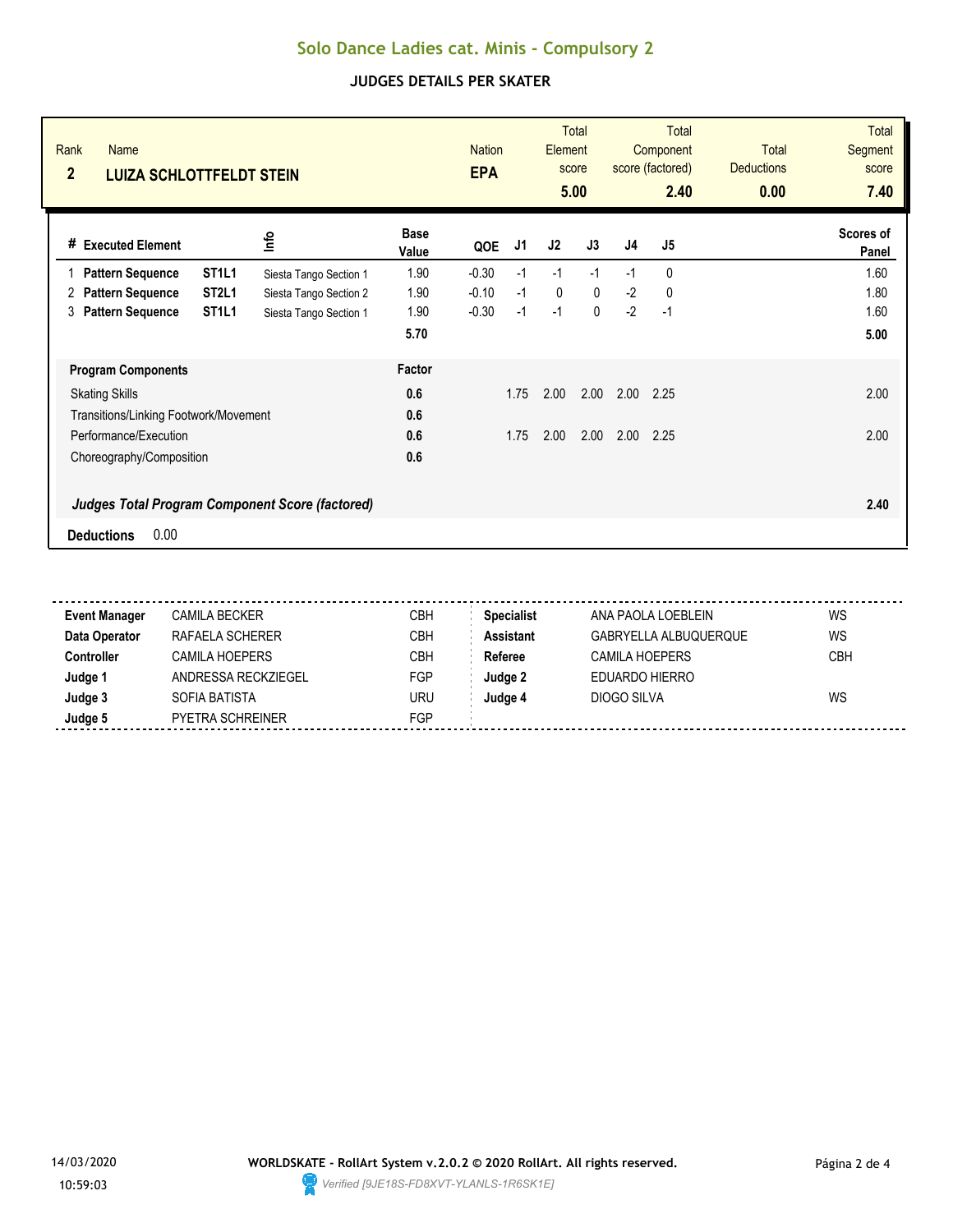# **Solo Dance Ladies cat. Minis - Compulsory 2**

### **JUDGES DETAILS PER SKATER**

| Rank<br><b>Name</b><br>3<br><b>ROBERTA WOGT</b> |                                                        |                        |                      | <b>Nation</b><br><b>AGE</b> |              | Element | <b>Total</b><br>score<br>4.30 |                | Total<br>Component<br>score (factored)<br>3.00 | <b>Total</b><br><b>Deductions</b><br>0.00 | <b>Total</b><br>Segment<br>score<br>7.30 |
|-------------------------------------------------|--------------------------------------------------------|------------------------|----------------------|-----------------------------|--------------|---------|-------------------------------|----------------|------------------------------------------------|-------------------------------------------|------------------------------------------|
| <b>Executed Element</b><br>#                    |                                                        | ٩ų                     | <b>Base</b><br>Value | QOE                         | J1           | J2      | J3                            | J <sub>4</sub> | J5                                             |                                           | Scores of<br>Panel                       |
| <b>Pattern Sequence</b>                         | ST <sub>1</sub> LB                                     | Siesta Tango Section 1 | 1.50                 | 0.00                        | 0            | 0       | $+1$                          | $-1$           | 0                                              |                                           | 1.50                                     |
| <b>Pattern Sequence</b><br>2                    | ST <sub>2</sub> LB                                     | Siesta Tango Section 2 | 1.50                 | $-0.07$                     | $\mathbf{0}$ | 0       | $\mathbf{0}$                  | $-1$           | -1                                             |                                           | 1.43                                     |
| <b>Pattern Sequence</b><br>3                    | ST <sub>1</sub> LB                                     | Siesta Tango Section 1 | 1.50                 | $-0.13$                     | $-1$         | 0       | $+1$                          | $-1$           | $-1$                                           |                                           | 1.37                                     |
|                                                 |                                                        |                        | 4.50                 |                             |              |         |                               |                |                                                |                                           | 4.30                                     |
| <b>Program Components</b>                       |                                                        |                        | Factor               |                             |              |         |                               |                |                                                |                                           |                                          |
| <b>Skating Skills</b>                           |                                                        |                        | 0.6                  |                             | 2.50         | 2.50    | 2.25                          | 2.75           | 2.00                                           |                                           | 2.42                                     |
| Transitions/Linking Footwork/Movement           |                                                        |                        | 0.6                  |                             |              |         |                               |                |                                                |                                           |                                          |
| Performance/Execution                           |                                                        |                        | 0.6                  |                             | 2.50         | 2.50    | 2.75                          | 2.75           | 2.25                                           |                                           | 2.58                                     |
| Choreography/Composition                        |                                                        |                        | 0.6                  |                             |              |         |                               |                |                                                |                                           |                                          |
|                                                 | <b>Judges Total Program Component Score (factored)</b> |                        |                      |                             |              |         |                               |                |                                                |                                           | 3.00                                     |
| 0.00<br><b>Deductions</b>                       |                                                        |                        |                      |                             |              |         |                               |                |                                                |                                           |                                          |

| <b>Event Manager</b> | <b>CAMILA BECKER</b>  | CBH        | <b>Specialist</b> | ANA PAOLA LOEBLEIN    | WS  |
|----------------------|-----------------------|------------|-------------------|-----------------------|-----|
| Data Operator        | RAFAELA SCHERER       | <b>CBH</b> | <b>Assistant</b>  | GABRYELLA ALBUQUERQUE | WS  |
| <b>Controller</b>    | <b>CAMILA HOEPERS</b> | CBH        | Referee           | CAMILA HOEPERS        | CBH |
| Judge 1              | ANDRESSA RECKZIEGEL   | FGP        | Judge 2           | EDUARDO HIERRO        |     |
| Judge 3              | SOFIA BATISTA         | uru        | Judge 4           | DIOGO SILVA           | WS  |
| Judge 5              | PYETRA SCHREINER      | FGP        |                   |                       |     |
|                      |                       |            |                   |                       |     |